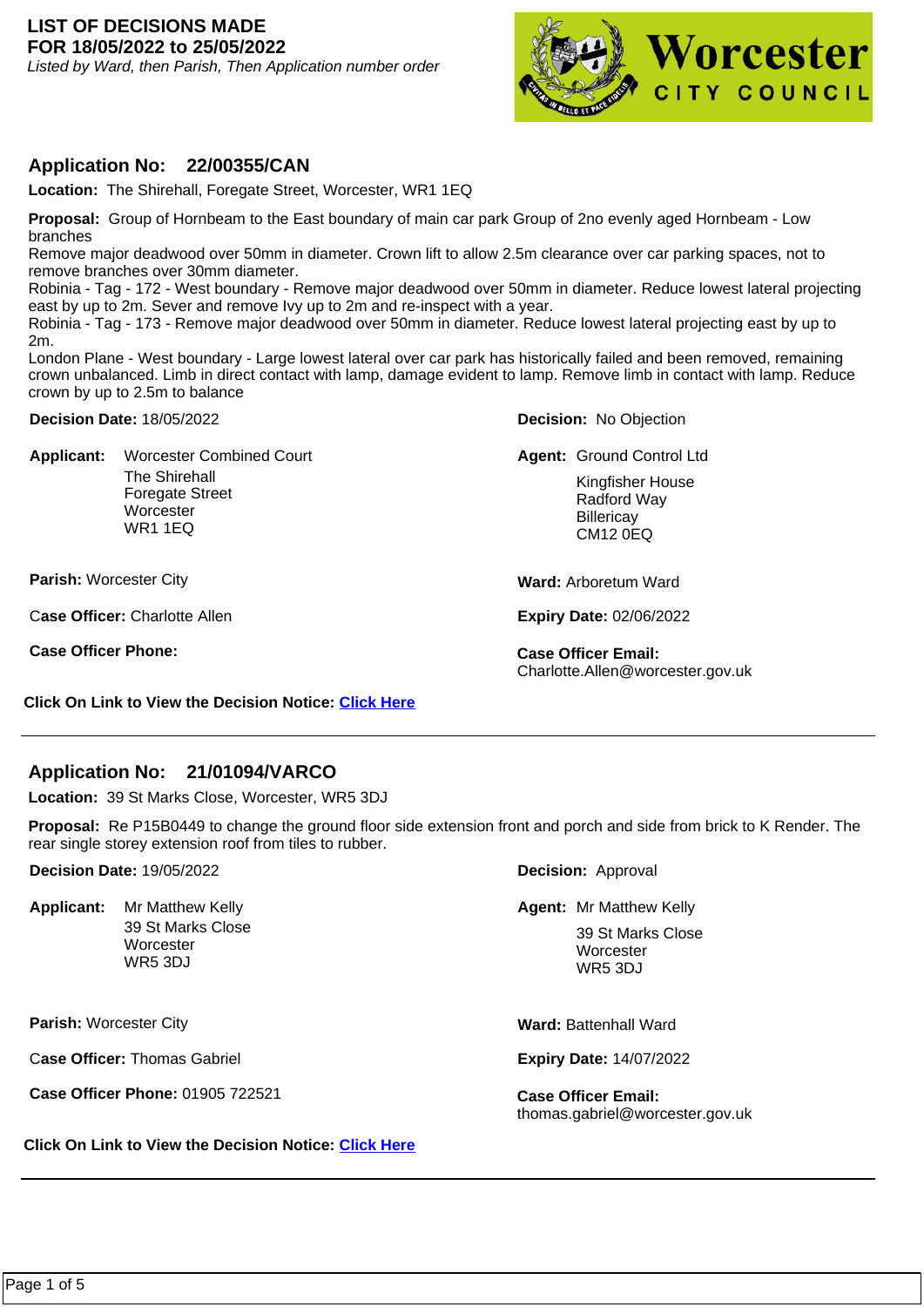### **Application No: 22/00205/ADV**

**Location:** Midland Road Newland Road Junction Embankment, South of Worcester Shrub Hill Rail Station, Worcester, WR5 1DB

**Proposal:** Replacement of 3no. existing externally illuminated 48 sheet advertisement billboard with 1no. 48 sheet digital LED advertisement display

**Decision Date:** 18/05/2022

Applicant: Network Rail c/o The Agent c/o The Agent c/o The Agent BS1 4ND

**Parish:** Worcester City

C**ase Officer:** Laura Williamson

**Case Officer Phone:** 01905 722 028 **Case Officer Email:** 

**Click On Link to View the Decision Notice: [Click Here](https://plan.worcester.gov.uk/Planning/Display/22/00205/ADV)**

**Decision:** Refusal

**Agent:** Network Rail Mr Owen Pike MRTPI 30 Queen Square Bristol BS1 4ND

**Ward:** Cathedral Ward

**Expiry Date:** 20/05/2022

laura.williamson@worcester.gov.uk

## **Application No: 22/00289/GPDE**

**Location:** 24 Teme Road, Worcester, WR4 9AP

**Proposal:** Ground floor rear extension

**Decision Date:** 19/05/2022

Applicant: Mrs Sheeraz Begum 24 Teme Road **Worcester** WR4 9AP

**Parish:** Worcester City

C**ase Officer:** Laura Williamson

**Case Officer Phone:** 01905 722 028 **Case Officer Email:** 

**Click On Link to View the Decision Notice: [Click Here](https://plan.worcester.gov.uk/Planning/Display/22/00289/GPDE)**

**Decision:** Approval

**Mrs Sheeraz Begum National State of Agent: Harry Hampton** 

26 Broadway Grove St Johns **Worcester** WR2 5EU

**Ward:** Gorse Hill Ward

**Expiry Date:** 20/05/2022

laura.williamson@worcester.gov.uk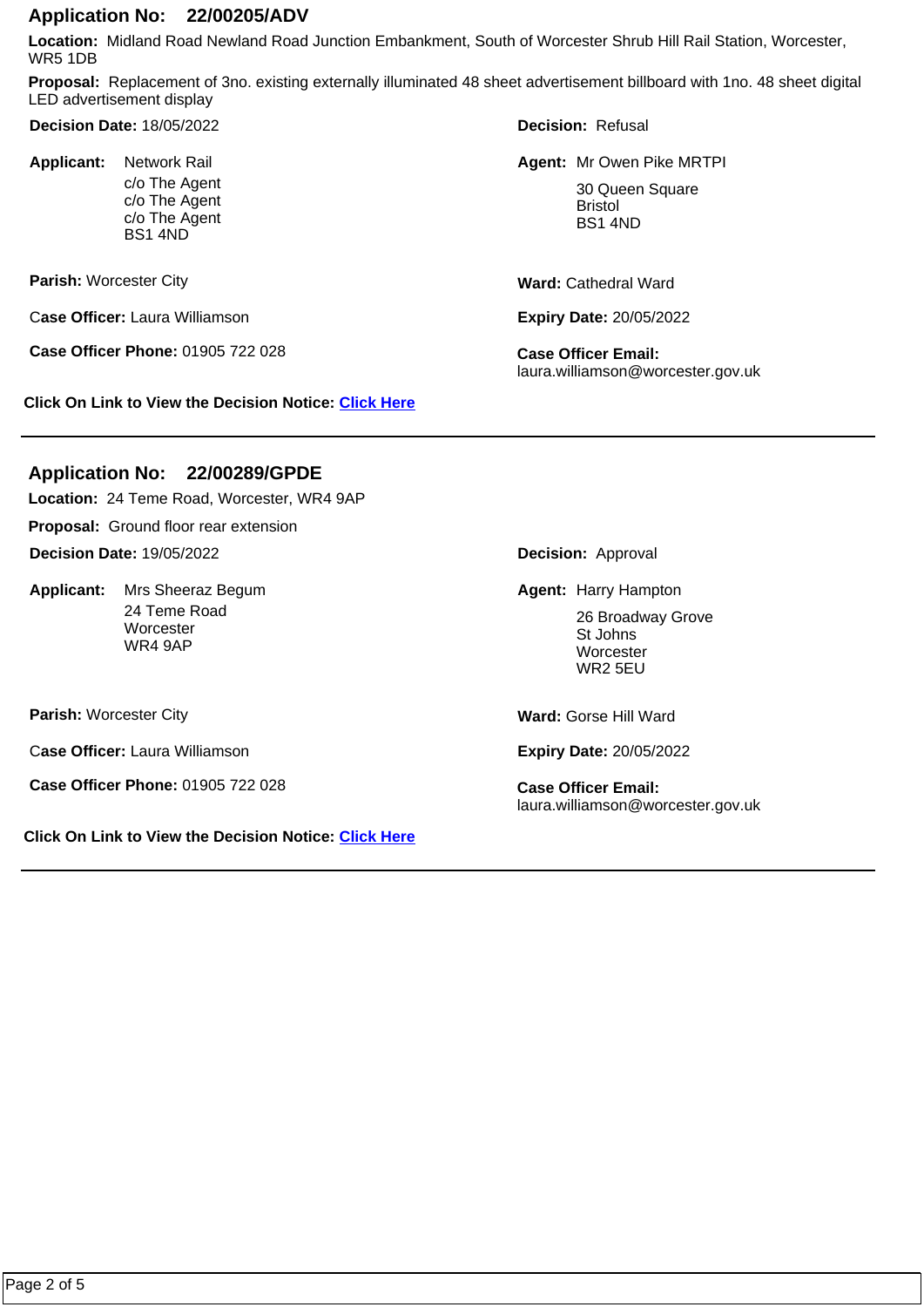# **Application No: 22/00245/HP**

**Location:** 8 Tyne Close, Worcester, WR5 1SE

**Proposal:** Single Storey rear extension.

**Decision Date:** 23/05/2022

Applicant: Mr Scott Goldsmith 8 Tyne Close **Worcester** WR5 1SE

**Parish:** Worcester City

C**ase Officer:** Miss Ruth Lambert

**Case Officer Phone:** 01905 722175 **Case Officer Email:** 

**Click On Link to View the Decision Notice: [Click Here](https://plan.worcester.gov.uk/Planning/Display/22/00245/HP)**

**Ward:** Nunnery Ward

**Expiry Date:** 19/05/2022

ruth.lambert@worcester.gov.uk

# **Application No: 22/00269/PRA**

**Location:** Rose Villa, Nunnery Lane, Worcester, WR5 1RG

**Proposal:** Prior Approval application for the construction of upward extension to provide one additional storey above existing dwellinghouse (maximum height 8.2 metres)

**Decision Date:** 18/05/2022

Applicant: Mr Jabran Khalid Rose Villa Nunnery Lane **Worcester** WR5 1RG

**Parish:** Worcester City

C**ase Officer:** Steven Hoang

**Case Officer Phone:** 07593100591 **Case Officer Email:** 

**Click On Link to View the Decision Notice: [Click Here](https://plan.worcester.gov.uk/Planning/Display/22/00269/PRA)**

**Decision:** Refusal

**Agent:** Mr Jabran Khalid Nick Carroll Architects Ltd

14 Park View Terrace **Worcester** WR6 6NH

**Ward:** Nunnery Ward

**Expiry Date:** 18/05/2022

steven.hoang@worcester.gov.uk

**Decision:** Approval

**Agent: Craig Brown**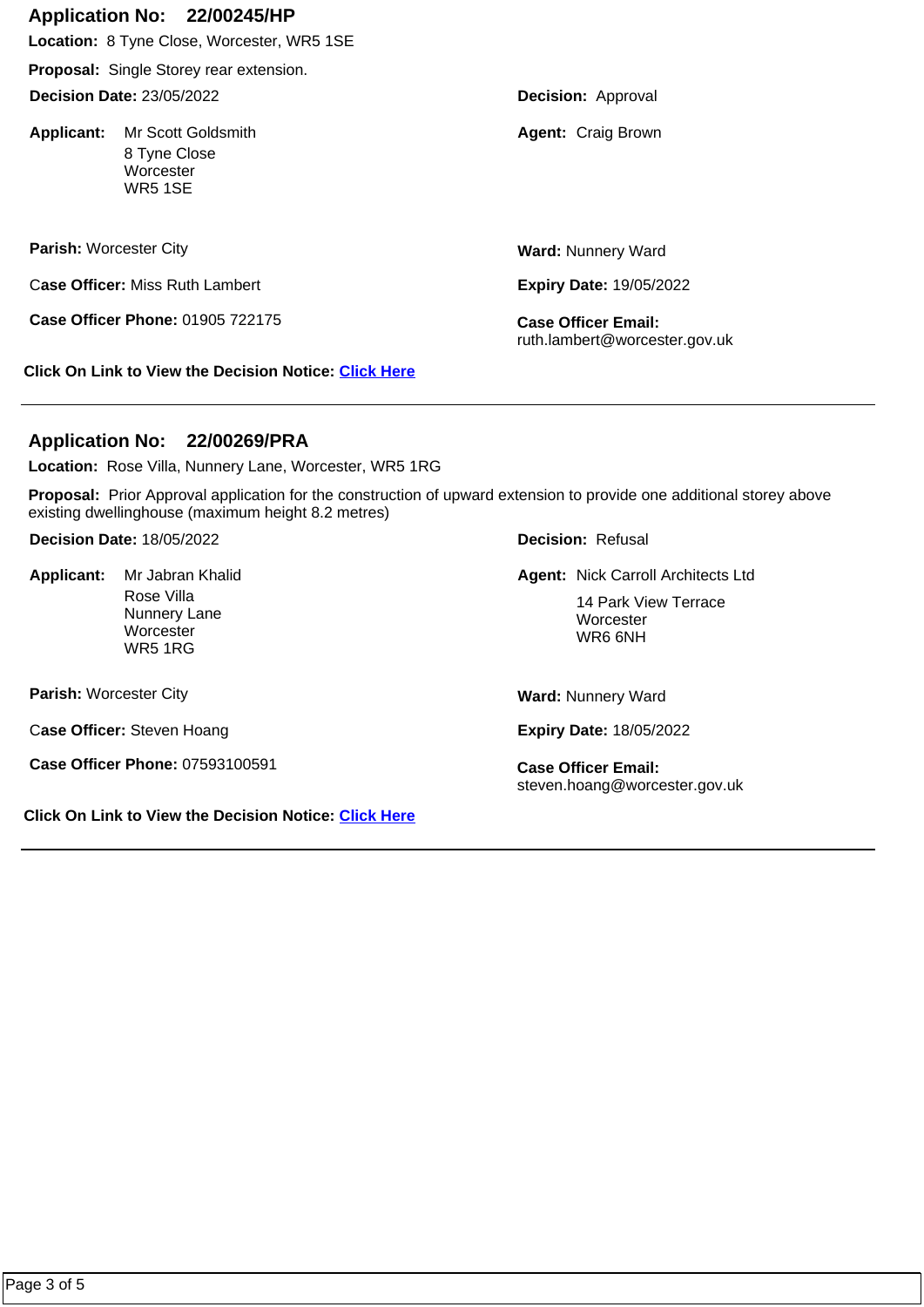### **Application No: 22/00335/DEM**

**Location:** Joy Mining Machinery Ltd, Bromyard Road, Worcester, WR2 5EG

**Proposal:** Demolition and proposed restoration of Bay 15 at Joy Global UK Ltd.

**Decision Date:** 18/05/2022

**Applicant:**  c/o agent (Avison Young) 3 Brindleyplace B12JB

**Parish:** Worcester City

C**ase Officer:** Lydia Hall

**Click On Link to View the Decision Notice: [Click Here](https://plan.worcester.gov.uk/Planning/Display/22/00335/DEM)**

# **Application No: 22/00155/HP**

**Location:** 6A Otley Close, Worcester, WR4 0BJ

**Proposal:** Single storey extension forming dependent relative annexe.

**Decision Date:** 18/05/2022

Applicant: Mr B Steward 6A Otley Close **Worcester** WR4 0BJ

**Parish:** Warndon

C**ase Officer:** Miss Ruth Lambert

**Case Officer Phone:** 01905 722175 **Case Officer Email:** 

**Click On Link to View the Decision Notice: [Click Here](https://plan.worcester.gov.uk/Planning/Display/22/00155/HP)**

**Decision:** Approval

Joy Global (UK) Limited **Miss Agent: Miss Gemma Hiden** 

3 Brindleyplace Birmingham B12JB

**Ward:** St. John Ward

**Expiry Date:** 18/05/2022

**Case Officer Phone:** 07736458113 **Case Officer Email:** lydia.hall@worcester.gov.uk

**Decision:** Approval

Mr B Steward **Mr B Steward Agent:** Mr R Worrell 97 Brook Farm Drive Malvern **Worcs** WR14 3SJ

**Ward:** Warndon Parish South Ward

**Expiry Date:** 17/05/2022

ruth.lambert@worcester.gov.uk